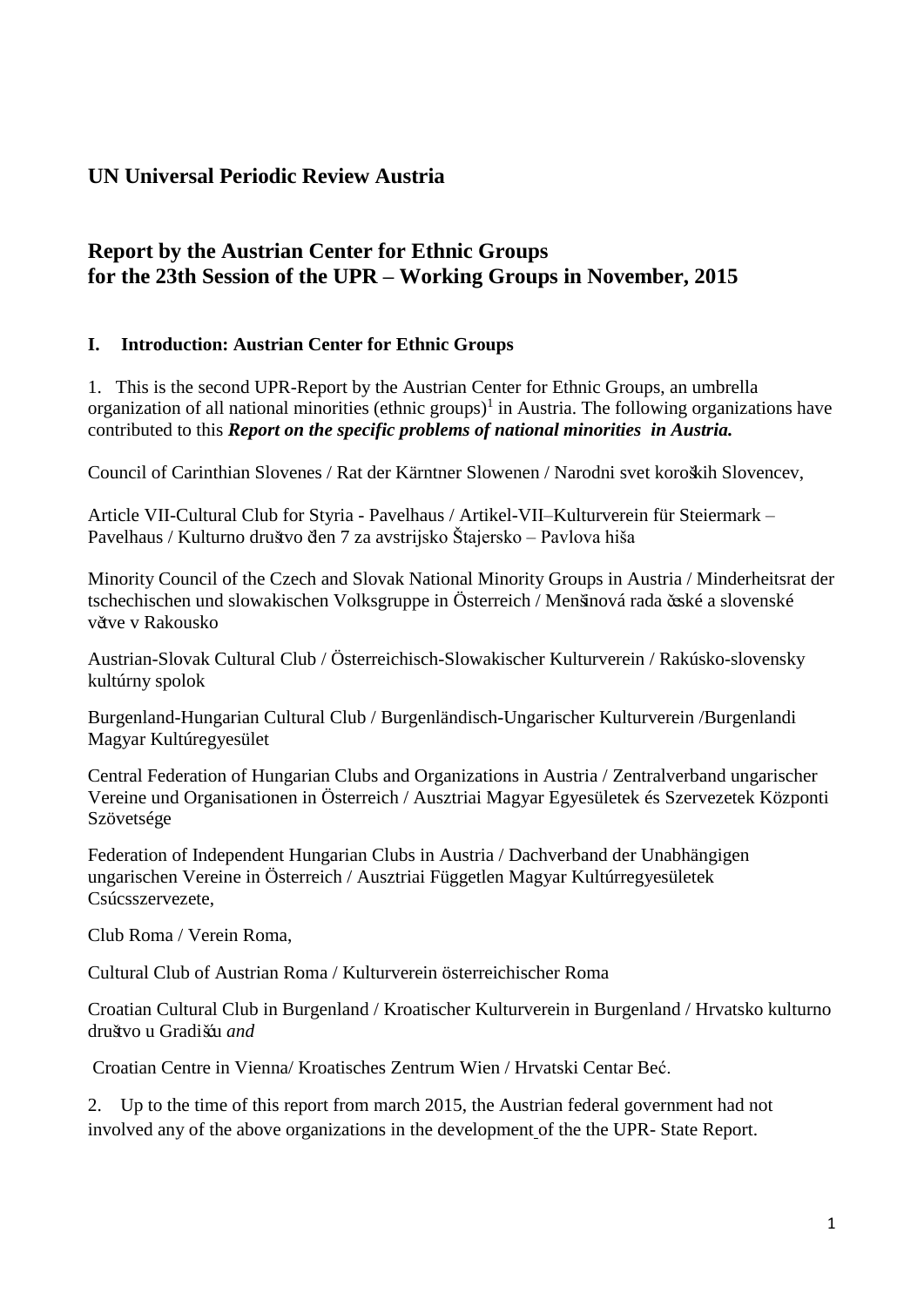## **II. Short Summary**

3. The basic problems are the **unequal protection of minorities** as well as the **non**implementation of articles of the State Treaty of Vienna of 1955<sup>2</sup> and the State Treaty of Saint Germain of 1920<sup>3</sup>, through which above all the rights of the national minorities to their own organizations, free use of their languages, adequate school instruction and support of their own culture has been undermined. **Decisions of the Constitutional Court have not been implemented.** Minority rights have been conceded restrictively on the basis of "historical settlement rights", whereby it has been attempted to further limit even those. Urbanization and rural depopulation have not been taken into consideration. Some national minorities, among them the Polish and Jenish, have not been given recognition at all. Since the 10th Session of the UPR-Working Groups in January, 2011 the overall political climate towards the national minorities in Austria improved. The recommendations 92.18, 92.87, 92.96, 92.97, 93.54, 93.53 which were given at this  $10<sup>th</sup>$  session, but were not yet realized, should be implemented at the soonest.

### **4. Recommendations of the 10th UPR Session from January 2011**

The amendment of the Volksgruppengesetzes / Ethnic Groups Act<sup>4</sup> in 2011 took place in contradiction to the findings of the Supreme Constitutional Court (VfGH). Thus for not from the VfGH chosen places – the VfGH considered a 10% share of minority language speakers as sufficient – by constitutional determination bilingual place names were exhaustive settled only for places with a 17,5% share in minority language speakers, in some cases yet arbitrary an even higher percentage. Also with the constitutional determination only topographical designations on placename signs and signposts are limited. Likewise, by constitutional determination, the finding of the VfGH, according to which the inhabitants of the locality Eberndorf/Dobrla vas are allowed to use Slovene as an official language at the municipal office, was revised. The constitutional determinations in the Ethnic Groups Act are a revision of Art. 7, Para. 3 State Treaty of Vienna and the therto issued VfGH findings.

Styria is excluded from the constitutional regulation in amendment of the Ethnic Groups Act. The determinations from the State Treaty of Vienna and the State Treaty of Saint-Germain are still waiting for the realization. There was no contact made with the minorities in Burgenland. The constitutional determinations in theamendement of the Ethnic Groups Act were passed against their express will.

The Carinthian Parliament in 2012 passed a new Carinthian Music School Act<sup>5</sup>. This Act completely disregards the Slovene music school. The Slovene music school receives support only from the Ethnic Grops Suport and the Culture Support – both are discretion expenses and considerably slender than the comparable cost per Child for the German music school. The Slovene music school limited the teaching in the school year 2014/15 and is endeavouring intensely with the Bund and the Land Carinthia to find a non-discriminatory resolution. A correspondent amendment is prospective for summer 2015.

A non-discrimatory amendment would be a success for the UPR-Proceedings.

#### *RECOMMENDATION***:**

#### **- Realization of the recommendations from UPR I from January 2011**

#### **Equality and Non-Discrimination**

5. The protection of minorities in Austria is not uniform and there is discrimination against minority groups in particular as well as against individual members of minority groups. One example is the use of minority languages in school instruction:

- In contrast to Hungarian and Croatian language school instruction in Burgenland, there is only rudimentary instruction in the Roma language in Burgenland.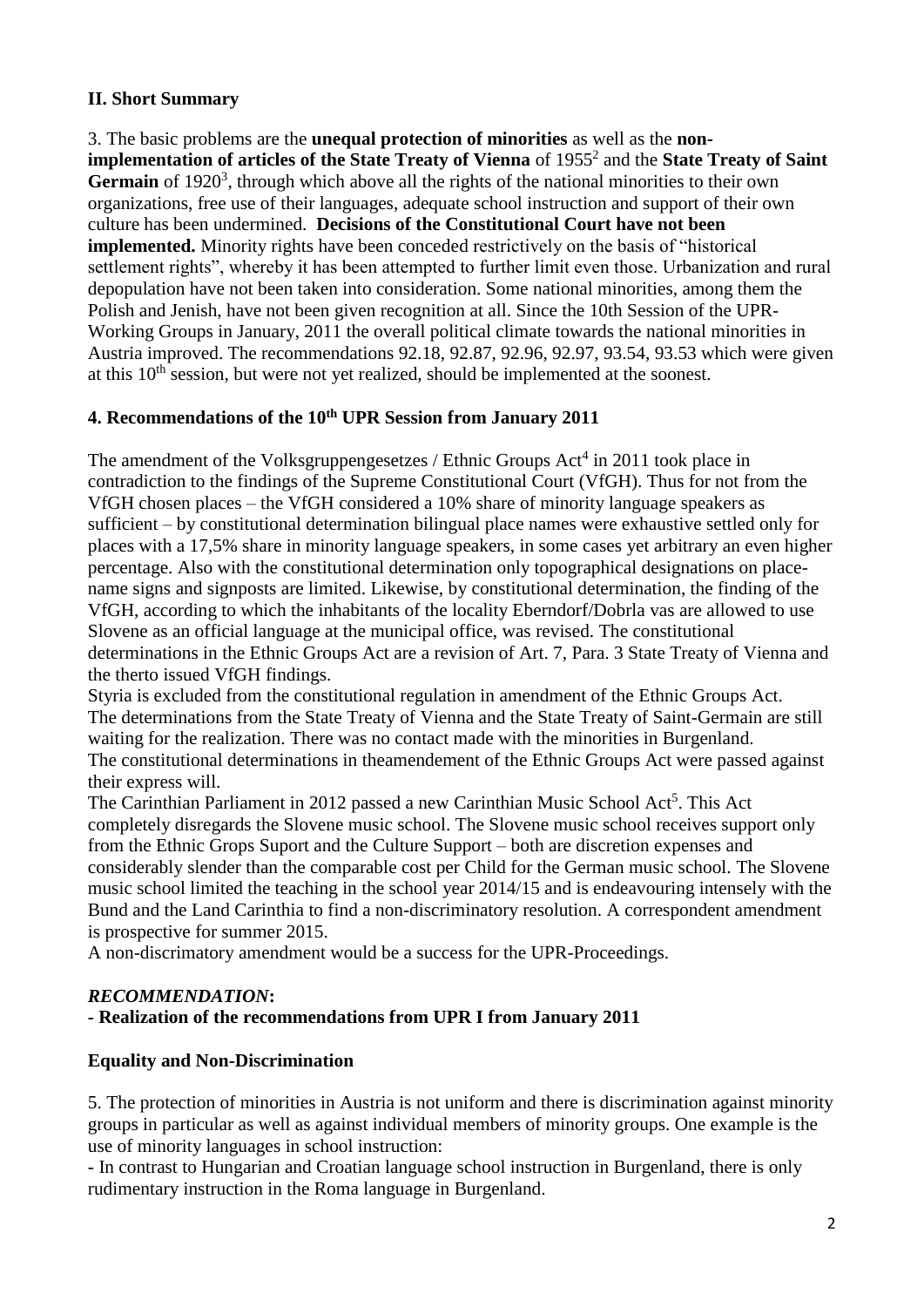- In contrast to Carinthia and Burgenland, there is no bilingual instruction in public school for the national minorities in Vienna and Styria.

- The outmoded and strongly territorial limitations on granting minority rights that takes neither urbanization nor rural depopulation into consideration. This makes it nearly impossible for individual members of national minorities outside of the "historical settlement areas" to make use of their minority rights.

- An additional example is the only surviving bilingual minority school in Vienna for Czech and Slovak minority groups established through the "Brünner Treaty"<sup>6</sup> . Its existence is a duty of the federal state in compliance with the treaty, yet compared to the public schools it is insufficiently funded and so its existence is continually threatened.

This unequal treatment of the Komensky School represent a breach of Article 68 of the State Treaty of Saint German, which provides for minority groups a proportional part of public funds for educational purposes.

- In addition some national minorities, Polish and Jenish among others, have not been legally recognized and therefore are subject to discrimination.

#### **RECOMMENDATION:**

**-Unification of minority group rights according to the Petition of the Austrian Ethnic Groups<sup>7</sup> .**

**-Implementation of the State Treaties of Vienna of 1955 and Saint Germain of 1920.**

#### **- Creation of a bilingual school system for the ethnic groups in Vienna and Styria**

#### **Rule of Law**

6. The lack of willingness on the part of the Austrian federal government to implement the decisions of the Constitutional Court on the issue of the recognition of minority languages as official languages<sup>8</sup> and on the issue of bilingual topography<sup>9</sup> is alarming, as these cases demonstrate a blatant deficiency in the protection of minorities as well as a blatant lack of respect for the rule of law in Austria.<sup>10</sup>

The rule of law has been undermined by the decades-long pseudo-activities of the various Austrian federal governments and actively fought against by the government fractions of the province of Carinthia.<sup>11</sup>

The amendment of the Ethnic Groups Act took place in contradiction to the findings of the Supreme Constitutional Court (VfGH).

The Austrian Centre for Ethnic Groups is deeply concerned about unilateral revision of Article 7, Paragraph 3, of the State Treaty of Vienna of 1955 by this amendment to the Ethnic Groups Act, adopted in Austrian Parliament on 27 July 2011, with some provisions in the constitutional level. Furthermore, the Act completely ignores the rights of Slovene minority in Styria, guaranteed in Article 7 of the State Treaty of Vienna, and so narrows considerably the rights of Slovene and Croatian minority in Austria. This "de facto" unilateral revision of Austrian international obligations under Article 7 of the State Treaty of Vienna is now confirmed by two latest decisions of Austrian constitutional Court<sup>12</sup>, which since 27 July 2011 rely its decisions on newly introduced or amended provisions of constitutional nature of the National Minorities Act instead of on Paragraph 3 of Article 7 of the State Treaty of Vienna.

#### *RECOMMENDATION:*

*-Implementation of the decisions of the Constitutional Court on topography and official languages.*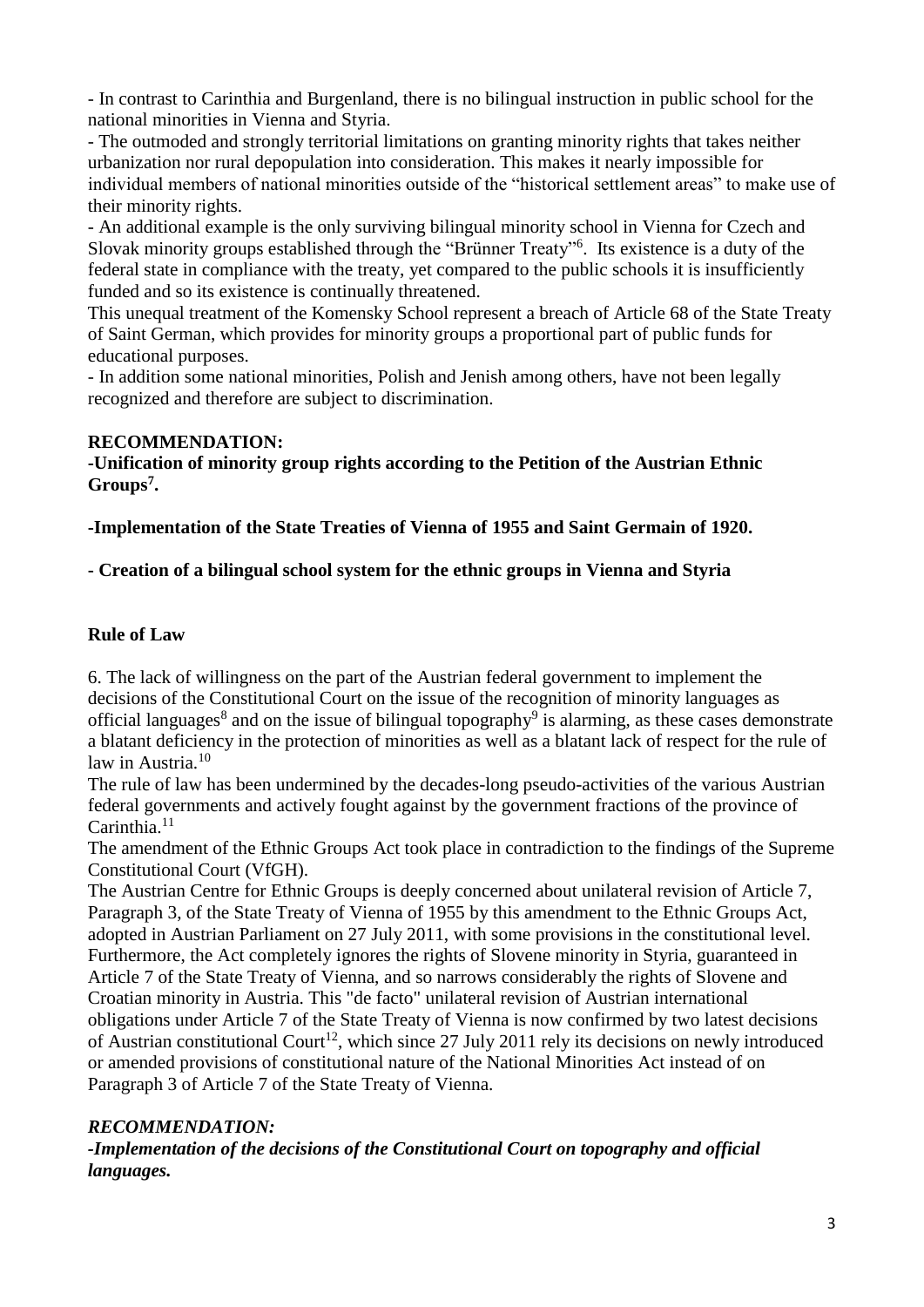## **National Minorities**

7. The national minorities in Austria – officially recognized are only the Croat, Czech, Hungarian, Roma, Slovak and the Slovene ethnic group – have been deprived for decades of basic minority rights guaranteed under international law (State Treaties of Saint Germain of 1920 and Vienna of 1955), and decisions of the Constitutional Court on these issues have been consistently not implemented. Thus, Austria has violated the basis of the adherence to human rights and basic freedoms, as well as respect for the rule of law.

#### 8. Right to their own organizations

Representative organizations of national minorities are registered only as regular clubs and organizations under Austrian club-law and have no special competencies or rights; the enforcement of collective rights is impossible. These organizations cannot act in the name of members of minority groups. The advisory councils set up according to the Minority Act are not legitimized by direct democracy<sup>13</sup> and when necessary can be easily manipulated.

The "right to their own organizations" is understood by the independent representative organizations of national minorities in Austria as the right to self-administration in their own matters. Article 120a of the Austrian Federal Constitutional Law provides for the establishment of entities under public law for the self-administration of national minorities. Austria has refused so far any self-administration on the part of national minorities.

# *RECOMMENDATION: -Establishment of self-administrative bodies under public law for minorities .*

9. Right to free use of minority languages

The use of minority languages in government offices and agencies in the provinces of Vienna and Styria is not possible at all and in Burgenland and Carinthia is very limited<sup>14</sup> because civil servants competent in minority languages are few and usable legal forms and documents in minority languages are rare. Individual applicants who insist on filling out forms in their minority language have even been discriminated against by the authorities.<sup>15</sup>

#### *RECOMMENDATION:*

**-Implementation of the decisions of the Constitutional Court including more manageable facilitation in the use of minority languages as official languages.**

# **-Enabling of equivalent use of the ethnic groups languages in the context of E-Governments.**

#### 10. Bilingual topographical signs

The right to bilingual topographical designations concerns not only place name signs but as stated in Article 7 of the Vienna State Treaty of 1955 all "topographical terminology and inscriptions". The Austrian federal government has solved topographical signs issues with a listing of settlements and communities with bilingual place name signs in a constitutional law. This mean a limitation of minority rights guaranteed in Article 7 of the State Treaty of 1955 by a new constitutional law, and thus the Constitutional Court would in the future be deprived of legal control of the minorities' right about topographic inscriptions in Slovene and Croatian language. Bilingual street names, inscriptions on public buildings, names of rivers, mountains and other traditional local topographic names in minority language are excluded against Paragraph 3 of Article 7 of the State Treaty of Vienna

*RECOMMENDATION: -Implementation of the State Treaty of Vienna of 1955*